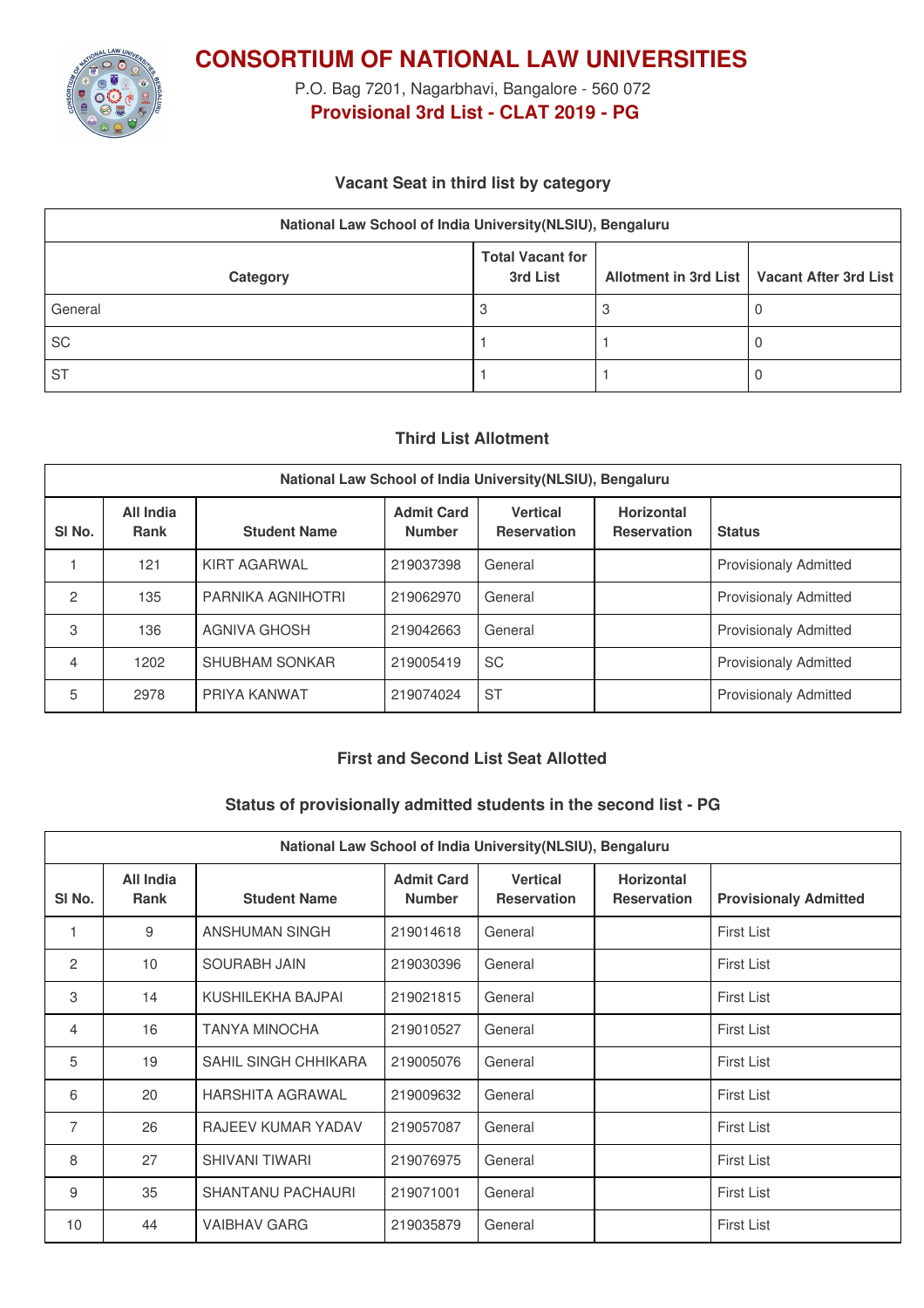| National Law School of India University(NLSIU), Bengaluru |                          |                                               |                                    |                                       |                                         |                              |
|-----------------------------------------------------------|--------------------------|-----------------------------------------------|------------------------------------|---------------------------------------|-----------------------------------------|------------------------------|
| SI No.                                                    | <b>All India</b><br>Rank | <b>Student Name</b>                           | <b>Admit Card</b><br><b>Number</b> | <b>Vertical</b><br><b>Reservation</b> | <b>Horizontal</b><br><b>Reservation</b> | <b>Provisionaly Admitted</b> |
| 11                                                        | 45                       | <b>SHWETA</b>                                 | 219037916                          | General                               |                                         | <b>First List</b>            |
| 12                                                        | 50                       | <b>GOURI SAXENA</b>                           | 219004579                          | General                               |                                         | First List                   |
| 13                                                        | 52                       | <b>DIKSHA YADAV</b>                           | 219015119                          | General                               |                                         | Second List                  |
| 14                                                        | 55                       | SONAL GUPTA                                   | 219069813                          | General                               |                                         | Second List                  |
| 15                                                        | 56                       | <b>VIPUL KULSHRESHTHA</b>                     | 219030241                          | General                               |                                         | Second List                  |
| 16                                                        | 61                       | <b>ISHAN MAHESHWARI</b>                       | 219055025                          | General                               |                                         | Second List                  |
| 17                                                        | 63                       | <b>ADITYA PRATAP SINGH</b>                    | 219022798                          | General                               |                                         | Second List                  |
| 18                                                        | 66                       | <b>JAY JAISWAL</b>                            | 219063411                          | General                               |                                         | Second List                  |
| 19                                                        | 70                       | <b>MADHIRA ESWAR</b><br><b>VENKATA PRASAD</b> | 219040503                          | General                               |                                         | Second List                  |
| 20                                                        | 77                       | D K BALKRISNAN                                | 219042124                          | General                               |                                         | Second List                  |
| 21                                                        | 81                       | NANDINI SHARMA                                | 219035791                          | General                               |                                         | Second List                  |
| 22                                                        | 84                       | NIVEDITA SINGH                                | 219006918                          | General                               |                                         | Second List                  |
| 23                                                        | 86                       | <b>NUPUR KUMARI</b>                           | 219001855                          | General                               |                                         | Second List                  |
| 24                                                        | 90                       | ANURAG VERMA                                  | 219028447                          | General                               |                                         | Second List                  |
| 25                                                        | 94                       | POOJA PANWAR                                  | 219027805                          | General                               |                                         | Second List                  |
| 26                                                        | 96                       | YASHWARDHAN PRATAP<br><b>SINGH</b>            | 219065603                          | General                               |                                         | Second List                  |
| 27                                                        | 102                      | AMBER JAIN SINGHAI                            | 219040178                          | General                               |                                         | Second List                  |
| 28                                                        | 104                      | VISHAKHA RAJGARHIA                            | 219030161                          | General                               |                                         | Second List                  |
| 29                                                        | 106                      | <b>SHREYA</b>                                 | 219053436                          | General                               |                                         | Second List                  |
| 30                                                        | 107                      | <b>ALISHA</b>                                 | 219006870                          | General                               |                                         | Second List                  |
| 31                                                        | 109                      | PARUL PADHI                                   | 219014145                          | General                               |                                         | Second List                  |
| 32                                                        | 111                      | SIVAGNANA SELVI C                             | 219046099                          | General                               |                                         | Second List                  |
| 33                                                        | 113                      | CHIRANJEEV GOGOI                              | 219030081                          | General                               |                                         | Second List                  |
| 34                                                        | 114                      | ATHENA SOLOMON K                              | 219035097                          | General                               |                                         | Second List                  |
| 35                                                        | 183                      | <b>MONU</b>                                   | 219040565                          | <b>PWD</b>                            |                                         | First List                   |
| 36                                                        | 551                      | MD IMDAD HUSSAIN                              | 219017832                          | <b>PWD</b>                            |                                         | Second List                  |
| 37                                                        | 609                      | <b>AVIRAL PANDEY</b>                          | 219074328                          | <b>PWD</b>                            |                                         | Second List                  |
| 38                                                        | 632                      | <b>VISHESH DAHIYA</b>                         | 219058549                          | SC                                    |                                         | Second List                  |
| 39                                                        | 889                      | APOORVA YASHANA                               | 219042030                          | SC                                    |                                         | Second List                  |
| 40                                                        | 910                      | ABHILAKSH                                     | 219037027                          | SC                                    |                                         | Second List                  |
| 41                                                        | 951                      | LOVELEEN KAUR                                 | 219026926                          | SC                                    |                                         | Second List                  |
| 42                                                        | 965                      | KULDEEP BAIRWA                                | 219067070                          | SC                                    |                                         | Second List                  |
| 43                                                        | 1048                     | <b>BLESSAN M</b>                              | 219002248                          | SC                                    |                                         | Second List                  |